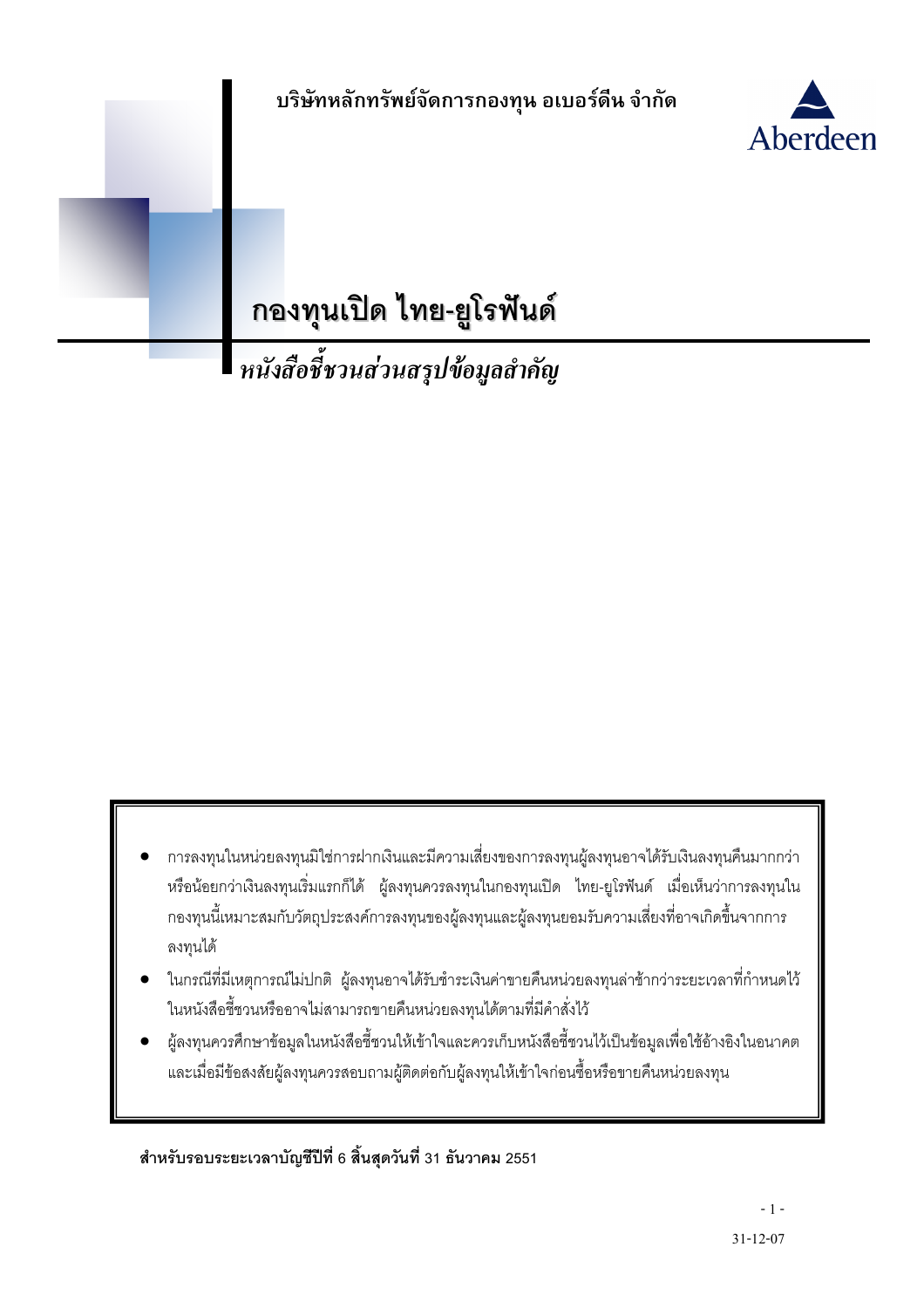#### ลักษณะที่สำคัญของกองทุน

| • ชื่อโครงการ                                                | กองทุนเปิด ไทย-ยูโรฟันด์                             |
|--------------------------------------------------------------|------------------------------------------------------|
|                                                              | Thai-Euro Open-end Fund                              |
| ∍ ชื่อย่อ                                                    | <b>TEF</b>                                           |
| • ประเภทโครงการ                                              | ึกองทุนรวมตราสารแห่งทุน ประเภทรับซื้อคืนหน่วยลงทุน   |
| ● อายุโครงการ                                                | ไม่กำหนด                                             |
| • วันที่ที่ได้รับอนุมัติให้จัดตั้งและ<br>จัดการกองทุนรวม     | พฤษภาคม 2531                                         |
| • วันที่ที่จดทะเบียนกองทุนรวม                                | 5 เมษายน 2544                                        |
| • วันที่ที่เปลี่ยนประเภทกองทุนจาก<br>กองทุนปิดเป็นกองทุนเปิด | 13 สิงหาคม 2546                                      |
| ● วันที่เสนอขายหน่วยลงทุนครั้งแรก                            | ไม่มีการเสนอขายหน่วยลงทุนครั้งแรกให้กับประชาชนทั่วไป |

## ้คำถามและคำตอบที่ผู้ลงทุนควรรู้เกี่ยวกับเงินลงทุนของท่าน

#### 1) คำถาม : กองทุนรวมนี้เหมาะสมที่จะเป็นทางเลือกสำหรับเงินลงทุนลักษณะใด ?

์ **คำตอบ** : เงินลงทุนที่เจ้าของเงินลงทุนในต่างประเทศต้องการลงทุนในประเทศไทย และกระจายความเสี่ยง ในการลงทุน โดยนำเงินลงทุนที่ระดมได้ส่วนใหญ่ไปลงทุนในหลักทรัพย์ประเภทหุ้นทุนที่มี ้ ปัจจัยพื้นฐานดี รวมทั้งลงทุนในตราสารทางการเงิน ซึ่งเน้นความมั่นคงของสถาบันผู้ออกตราสาร ้นั้นๆ เป็นหลัก

#### 2) คำถาม : กองทุนรวมนี้จะนำเงินไปลงทุนในทรัพย์สินใด ?

**้คำตอบ** : กองทุนเปิด ไทย-ยูโรฟันด์ จะนำเงินไปลงทุนในหลักทรัพย์ประเภทหุ้นทุนของกิจการที่มีปัจจัย ้ พื้นฐานดี และมีแนวโน้มการเจริญเติบโตสูงในระยะปานกลางถึงระยะยาว โดยมีอัตราส่วนการ ลงทุนโดยเฉลี่ยในรอบปีบัญชีไม่น้อยกว่าร้อยละ 65 ของมูลค่าทรัพย์สินสุทธิของกองทุนรวมใน หลักทรัพย์ประเภทตราสารแห่งทุน ตามที่คณะกรรมการ ก.ล.ต. หรือสำนักงานประกาศกำหนด ้สำหรับเงินส่วนที่เหลือจะลงทุนในตราสารแห่งหนี้ เงินฝากธนาคาร ตราสารกึ่งหนี้กึ่งทุน ใบสำคัญ แสดงสิทธิอนุพันธ์ หลักทรัพย์หรือทรัพย์สินอื่นหรือการหาดอกผลโดยวิธีอื่นที่คณะกรรมการ ก.ล.ต. หรือสำนักงานประกาศกำหนด บริษัทจัดการจะปรับอัตราส่วนการลงทุนให้เหมาะสมกับแนวโน้ม ของตลาดทุนและตลาดเงิน โดยมุ่งประโยชน์ และผลตอบแทนของผู้ถือหน่วยลงทุนเป็นหลัก

 $-2 -$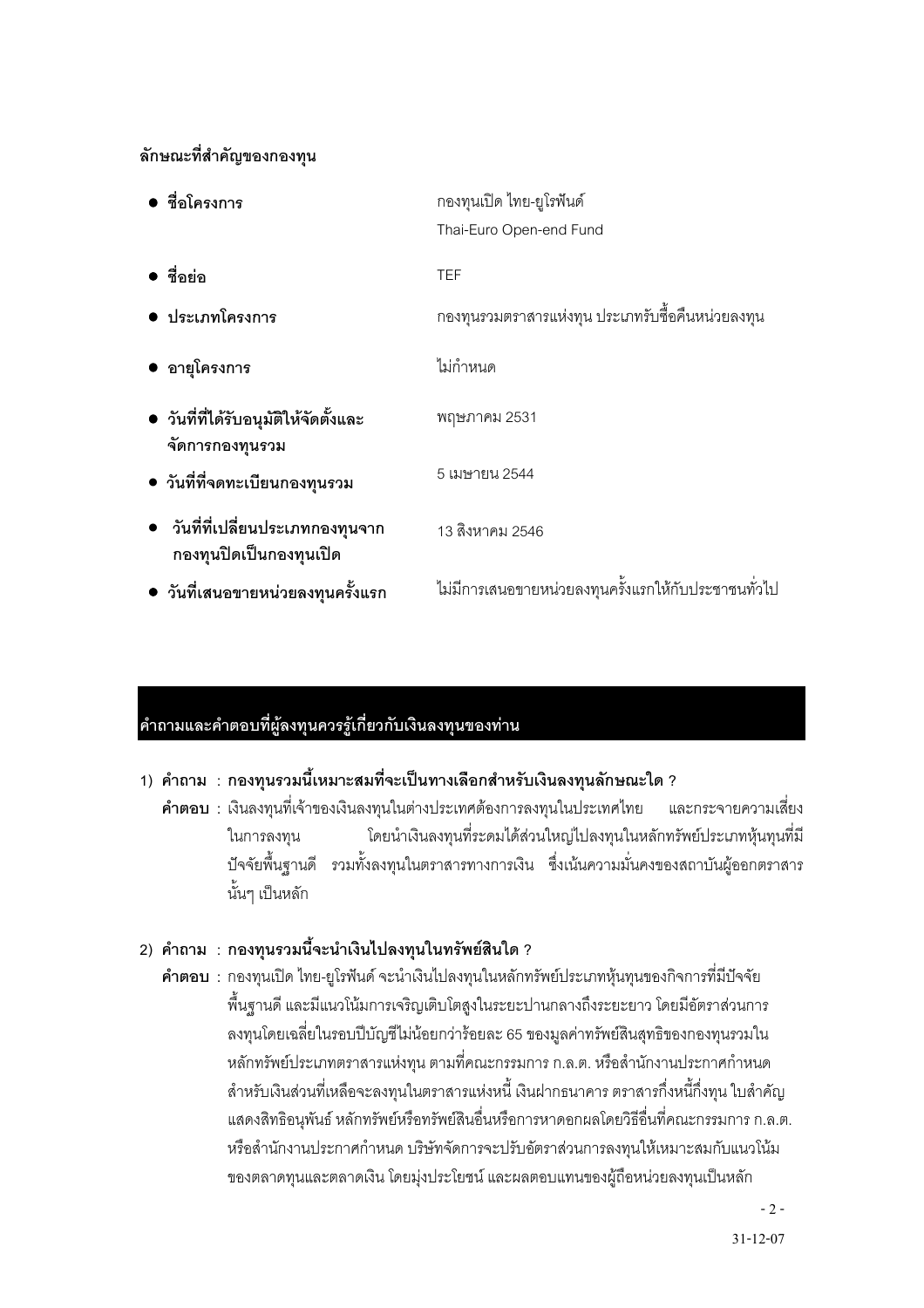#### 3) คำถาม : ผู้ลงทุนจะได้อะไรจากเงินลงทุน ?

**้คำตอบ** : ผู้ลงทุนมีโอกาสที่จะได้รับกำไรจากมูลค่าที่เพิ่มขึ้นของหน่วยลงทุน (capital gain) โดยจะได้รับเมื่อ ขายคืนหน่วยลงทุน รวมทั้งได้เงินปันผล โดยโครงการจะจ่ายเงินปันผลให้แก่ผู้ถือหน่วยลงทุน เป็นครั้งคราวตามที่กำหนดโดยผู้ถือหน่วยลงทุน โดยพิจารณาจ่ายจากกำไรสุทธิในแต่ละปี หรือจาก กำไรสะสมแล้วแต่กรณี

#### 4) คำถาม : ปัจจัยใดที่มีผลกระทบอย่างมีนัยสำคัญต่อเงินลงทุนของผู้ลงทุน ?

- **คำตอบ** : เงินลงทุนของท่านอาจได้รับผลกระทบอย่างมีนัยสำคัญจากปัจจัยดังต่อไปนี้
	- ความผับผวนของราคาตราสาร
	- การขาดสภาพคล่องของหลักทรัพย์
	- การดำเนินงานของผู้ออกตราสาร
	- อัตราแลกเปลี่ยนเงินตราต่างประเทศ
- 5) คำถาม : การลงทุนในกองทุนรวมนี้กับกองทุนรวมอื่นที่มีนโยบายการลงทุนต่างกัน มีความเสี่ยง แตกต่างกันอย่างไร ?

**้คำตอบ** : กองทุนรวมนี้เป็นกองทุนตราสารแห่งทุน โดยเน้นลงทุนในหุ้นทุนไม่น้อยกว่าร้อยละ 65 ของมูลค่า ิทรัพย์สินสุทธิของกองทุน การลงทุนในกองทุนรวมนี้จึงมีความเสี่ยงสูงกว่าการลงทุนในกองทุนที่มี นโยบายมุ่งเน้นการลงทุนในตราสารหนี้ ทั้งนี้ ความเสี่ยงในการลงทุนในกองทุนรวมนี้เปรียบเทียบ กับความเสี่ยงในการลงทุนในกองทุนรวมอื่นที่มีนโยบายการลงทุนต่างกัน อาจแสดงได้ตามแผนภาพ ข้างล่างนี้



- ่ 6) คำถาม : การลงทุนในกองทุนรวมนี้ควรเปรียบเทียบกับตัวชี้วัด (benchmark) ใด และควรลงทุนใน ึกองทุนรวมนี้เป็นระยะเวลาเท่าใด (กรณีสามารถระบุระยะเวลาการลงทุนในกองทุนรวมได้) ?
	- **คำตอบ** : ตัวชี้วัด (benchmark) ที่จะใช้ในการเปรียบเทียบกับผลการดำเนินงานของกองทุนรวมนี้ คือ ดัชนีตลาดหลักทรัพย์แห่งประเทศไทย (SET INDEX)
- 7) คำถาม : เป็นกองทุนรวมที่มีผู้ประกันเงินลงทุนหรือเป็นกองทุนรวมที่มุ่งเน้นจะคุ้มครองเงินต้น หรือไม่อย่างไร ?
	- **คำตอบ** : ไม่มีผู้ประกันเงินลงทุนและไม่คุ้มครองเงินต้น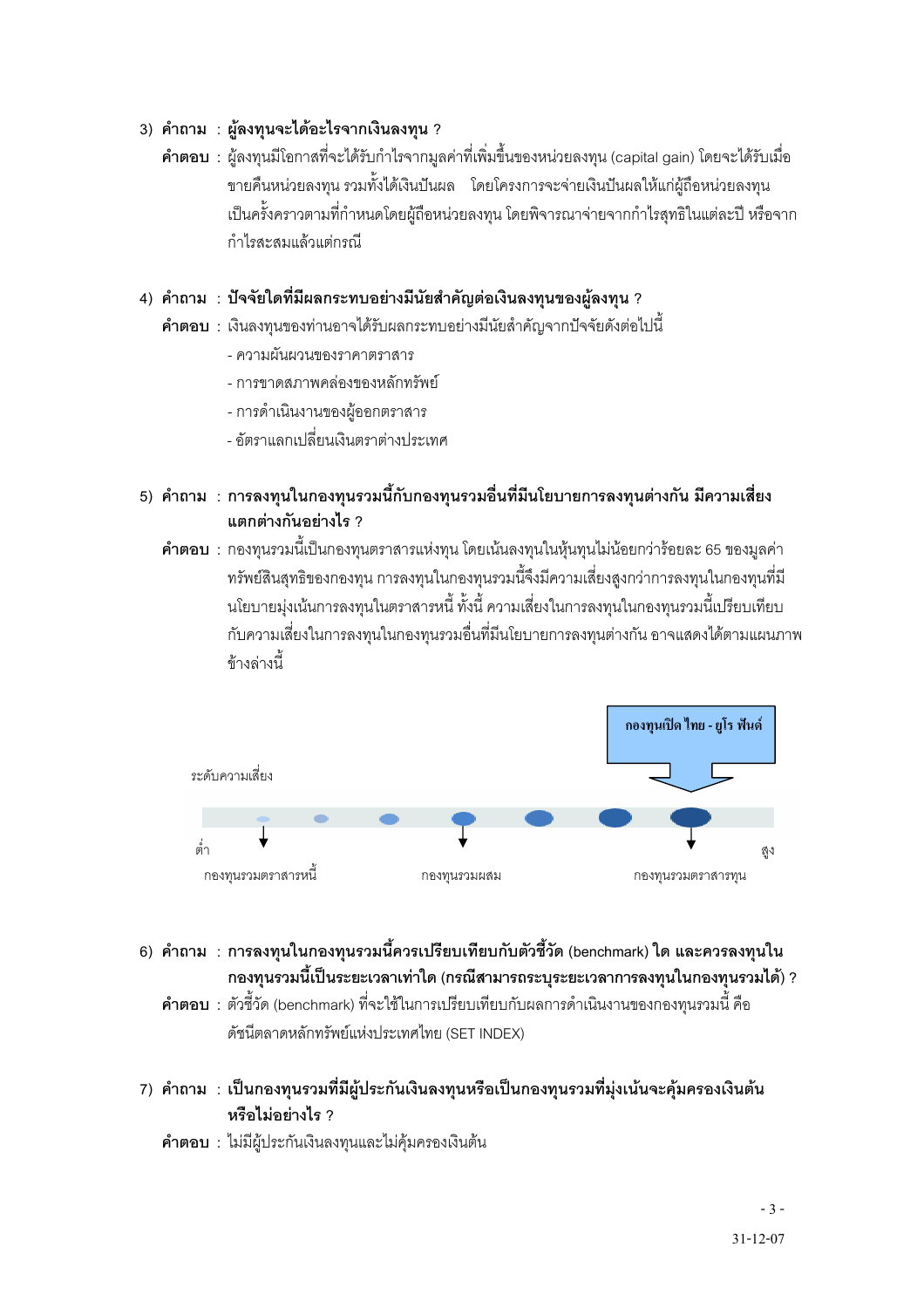#### ่ คำถามและคำตอบที่ผู้ลงทุนควรรู้เกี่ยวกับการลงทุนกับกองทุนรวมนี้

- 1) คำถาม : จำนวนเงินขั้นต่ำในการลงทุนเป็นเท่าไร ?
	- **คำตอบ** : ไม่กำหนดจำนวนเงินขั้นต่ำในการลงทุนครั้งแรก และขั้นต่ำ 50,000 บาท สำหรับการสั่งซื้อครั้งต่อไป

#### ่ 2) คำถาม : จำนวนหน่วยลงทุนที่จะได้รับเมื่อสั่งซื้อหน่วยลงทุนในแต่ละครั้งเป็นเท่าไร ?

**์ คำตอบ** : จำนวนหน่วยลงทุนที่จะได้รับจากการสั่งซื้อหน่วยลงทุนสามารถคำนวณได้จากมูลค่าการสั่งซื้อ หน่วยลงทุนหารด้วยราคาขายที่บริษัทจัดการ ประกาศ ณ สิ้นวันที่มีการสั่งซื้อหน่วยลงทุนดังกล่าว

#### 3) คำถาม : ราคาของหน่วยลงทุนที่เสนอขายเป็นเท่าไร ?

**คำตอบ** : หน่วยละ 10 เหรียญสหรัฐ ในการเสนอขายครั้งแรก โดยหลังจากนั้นราคาหน่วยลงทุนจะเป็นไปตาม ู ที่บริษัทจัดการประกาศ ณ สิ้นวันที่มีการสั่งซื้อหน่วยลงทน

#### 4) คำถาม : ท่านจะลงทุนในกองทุนรวมนี้ได้อย่างไร ?

- **คำตอบ** : ผู้ลงทุนต่างประเทศสามารถจองซื้อหน่วยลงทุนได้ที่ The Thai-Euro Fund Limited ซึ่งเป็นผู้ถือ หน่วยรายเดี่ยวของกองทุน โดยสามารถจองซื้อได้ในทุกวันที่ 15 ของแต่ละเดือน หากตรงกับวันหยุด สามารถดำเนินการได้ในวันถัดไป โดยมีรายละเอียดที่อยู่ในการติดต่อดังต่อไปนี้ The Thai-Euro Fund Limited
	- ที่อยู่ : c/o Butterfield Fund Managers (Guernsey) Limited P.O. Box 211, Butterfield House, The Grange, St. Peter Port, Guernsey GY1 3NQ, Channel Islands
	- โทรศัพท์ : 44-1481-720321
	- โทรสาร: 44-1481-716117

#### 5) คำถาม : ท่านจะได้เงินทุนคืนโดยการขายหน่วยลงทุนได้อย่างไร ?

- **คำตอบ** : ผู้ลงทุนต่างประเทศสามารถขายคืนหน่วยลงทุนได้ทุกวันที่ 15 ของแต่ละเดือน ในกรณีที่วันที่ 15 ้ตรงกับวันหยุดให้เลื่อนวันทำการรับซื้อคืนเป็นวันทำการถัดไป บริษัทจัดการจะใช้มูลค่าหน่วยลงทุน ู้ที่คำนวณได้เมื่อสิ้นวันทำการซื้อขายหน่วยลงทุนเป็นเกณฑ์ในการคำนวณราคารับซื้อคืน ราคา รับซื้อคืนหน่วยลงทุนดังกล่าวเป็นราคาที่รับรองโดยผู้ดูแลผลประโยชน์แล้ว
- 6) คำถาม : ท่านสามารถสับเปลี่ยนการลงทุนของท่านไปยังกองทุนอื่นภายใต้การจัดการของบริษัท จัดการได้หรือไม่ ?
	- **คำตอบ** : กองทุนนี้ไม่เปิดให้มีการสับเปลี่ยนหน่วยลงทุนไปยังกองทุนอื่น

#### 7) คำถาม : ท่านจะทราบมูลค่าหน่วยลงทุนของท่านได้อย่างไร ?

**คำตอบ** : บริษัทจัดการจะแจ้งมูลค่าหน่วยลงทุนไปยังผู้ถือหน่วยลงทุน โดยทางโทรสารหรือ e-mail ตามที่ ผู้ถือหน่วยลงทุนได้แจ้งไว้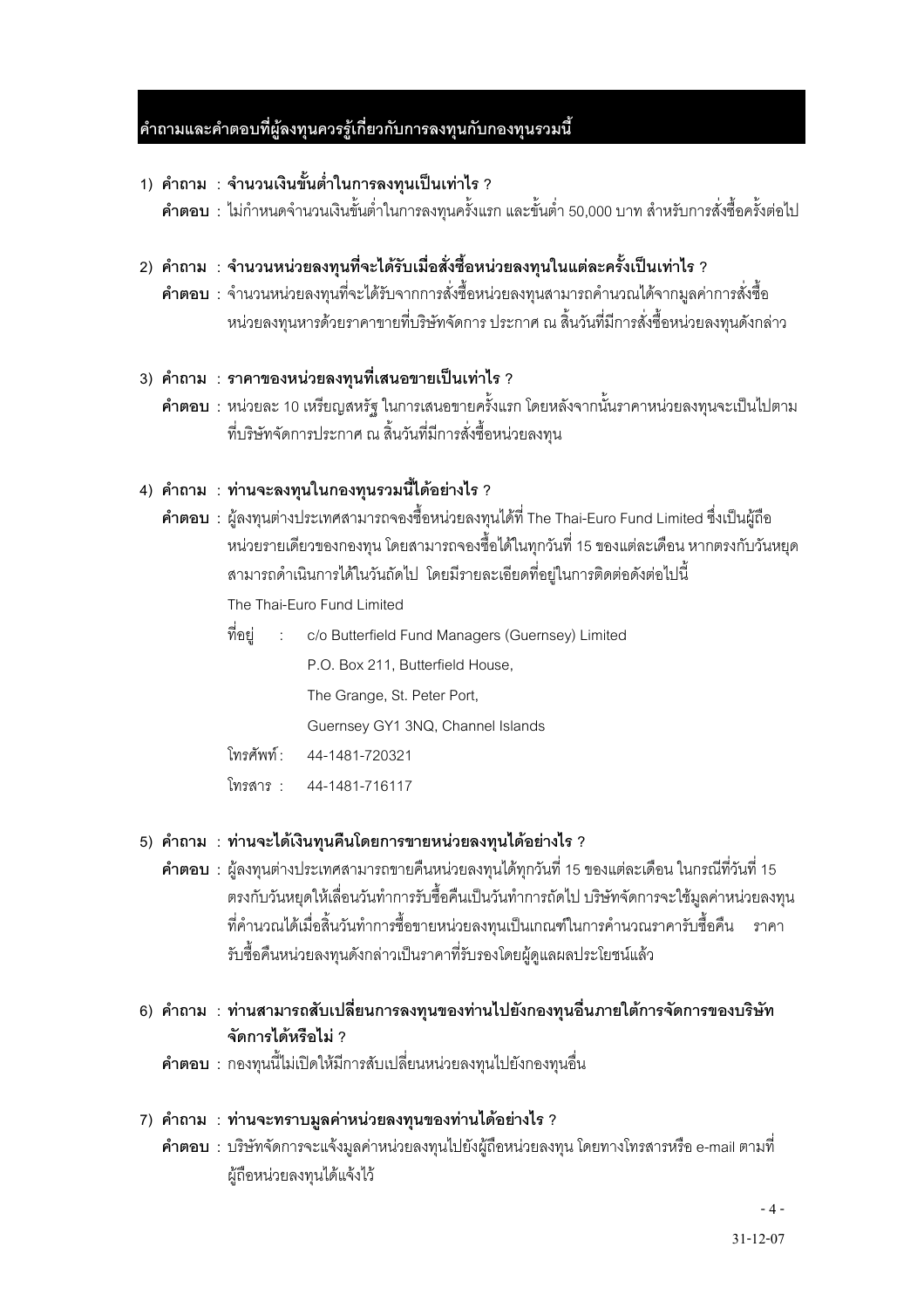#### 8) คำถาม : ใครเป็นผู้เก็บรักษาทรัพย์สินและดูแลให้บริษัทจัดการปฏิบัติตามข้อกำหนดการลงทุนที่ ตกลงไว้ ?

**คำตอบ** : ธนาคาร กสิกรไทย จำกัด (มหาชน) เลขที่ 1 ซอยกสิกรไทย ถนนราษฎร์บูรณะ แขวงราษฎร์บูรณะ เขตราษฎร์บูรณะ กรุงเทพฯ 10140 โทรศัพท์ 0-2470-3200 ) 0-2470-1996-7

#### 9) คำถาม : ใครเป็นผู้ตรวจสอบงบการเงินของกองทุนรวมนี้ ?

- $\hat{\mathsf{n}}$ าตุลง $\mathsf{1}$  : นายคภิชาตุ สายะสิต บริษัท เอ็ม อาร์ แอนด์ แอสโซซิเอท จำกัด 705 – 706 อาคารเจ้าพระยาทาวเวอร์ (โรงแรมแชงกรี-ลา) 89 ซอยวัดสวนพลู ถนนเจริญกรุง เขตบางรัก กรุงเทพฯ
- 10)คำถาม : ใครเป็นผู้ดูแลและปรับปรุงรายชื่อผู้ถือหน่วยลงทุนเพื่อให้การชำระเงินและจัดสรรหรือ ยกเลิกหน่วยลงทุนเป็นไปอย่างถูกต้อง ?
- **คำตอบ** : บริษัทหลักทรัพย์จัดการกองทุน อเบอร์ดีน จำกัด โทรศัพท์ 0-2352-3333 โทรสาร 0-2352-3379

#### 11)คำถาม : หากท่านต้องการร้องเรียนจะทำได้อย่างไร ?

- $\,$ คำตอบ : สามารถนำส่งข้อร้องเรียนได้ที่หน่วยงานดังต่อไปนี้ - ฝ่ายลูกค้าสัมพันธ์ บริษัทหลักทรัพย์จัดการกองทุน อเบอร์ดีน จำกัด โทรศัพท์ 0-2352-3333 โทรสาร 0-2352-3389 (client.services.th@aberdeen-asset.com) www.aberdeen-asset.co.th
- สำนักงานคณะกรรมการ ก.ล.ต. (Help Center) โทรศัพท์ 0-2263-6000

# 12)คำถาม : มีข้อจำกัดในการถือหน่วยลงทุนหรือไม่ ?

คำตกบ $:$  ไม่มี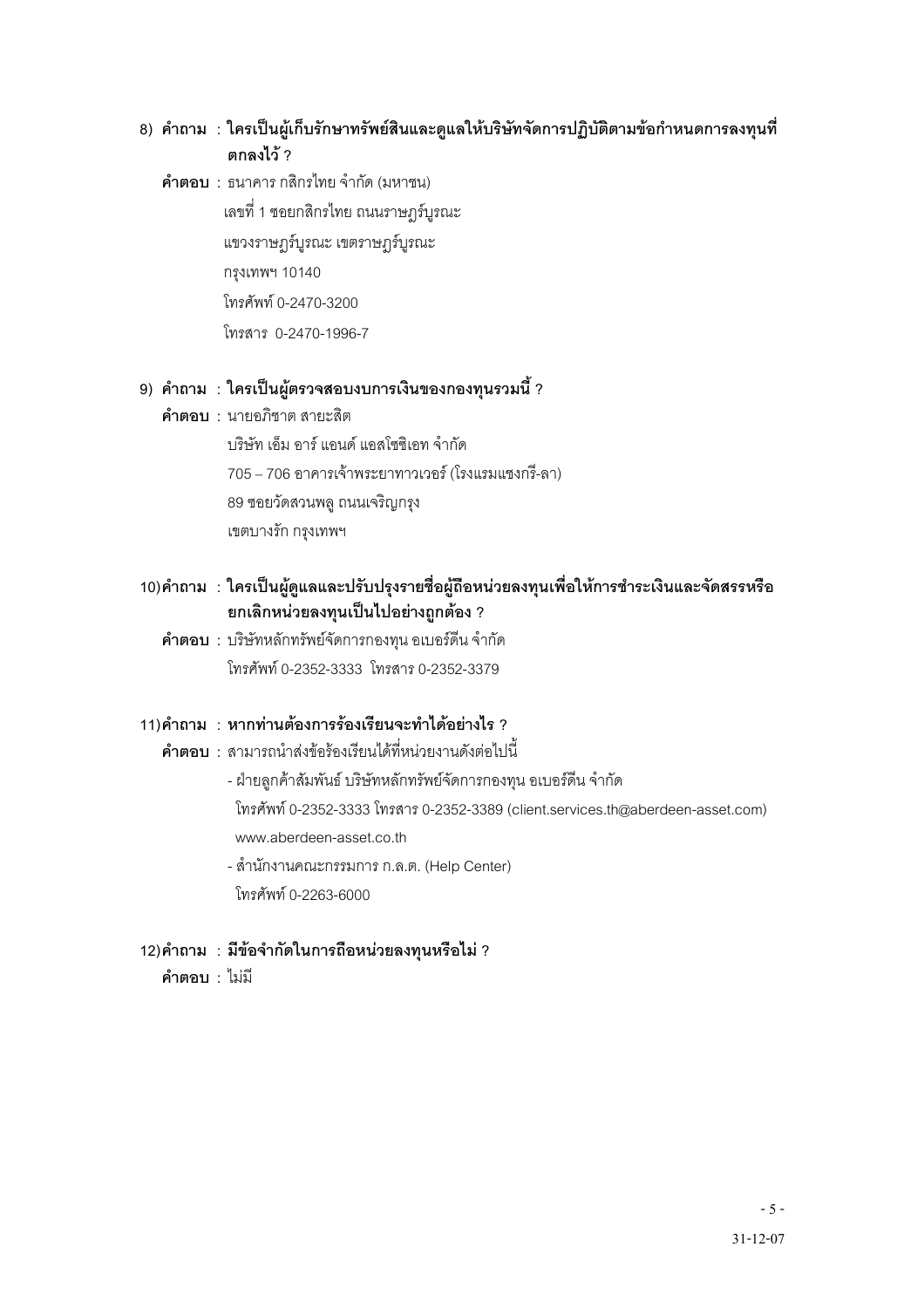#### ความเสี่ยงในการลงทุนของกองทุนรวมนี้

กองทุนเปิดไทย-ยูโรฟันด์ (Thai-Euro Open-end Fund) เป็นกองทุนตราสารทุน ประเภทรับขี้อคืน หน่วยลงทุน (Open ended Equity fund) ที่มีนโยบายนำเงินส่วนใหญ่ โดยกองทุนจะนำเงินไปลงทุนในหลักทรัพย์ ี ประเภทตราสารแห่งทุน โดยเฉลี่ยในรอบปีบัญชีไม่น้อยกว่าร้อยละ 65 ของมูลค่าทรัพย์สินสุทธิของกองทุนรายได้ และกำไรหรือขาดทุนจากการลงทุนเมื่อราคาของหลักทรัพย์ หลักของกองทนจึงประกอบด้วยเงินปันผลรับ เปลี่ยนแปลงซึ่งอาจสูงขึ้นหรือลดต่ำกว่าราคาทุนก็ได้ ทั้งนี้ ความเสี่ยงอันเกิดจากความผันผวนของตลาดนับเป็น ้ ปัจจัยความเสี่ยงหลักที่มีผลกระทบต่อความผันผวนของราคาตราสารทุนที่ลงทุน นอกจากนี้ผลประกอบการของ ้ บริษัทก็มีผลต่อเงินปันผลรับ โดยปัจจัยความเสี่ยงในการลงทุนของกองทุนสามารถสรุปได้ดังนี้

#### 1. ความเสี่ยงจากการผันผวนของราคาตราสาร (Market Risk)

้ ความผันผวนของราคาตราสารอาจเกิดขึ้นจากแนวโน้มอัตราดอกเบี้ย และปัจจัยพื้นฐานทางเศรษฐกิจ ทั้ง ในประเทศและต่างประเทศ ซึ่งอาจจะส่งผลกระทบต่อการเปลี่ยนแปลงของราคาตราสาร ทั้งนี้ สภาวการณ์ลงทุน ่ อาจได้รับผลกระทบในเชิงลบจากการเปลี่ยนแปลงทางการเมือง กฎหมาย เศรษฐกิจ และสังคมของแต่ละประเทศที่ ลงทน

#### แนวทางการบริหารความเสี่ยง

ในภาวะตลาดที่มีความผันผวน ผู้จัดการกองทุนจะปรับลดสัดส่วนการลงทุนให้เหมาะกับสภาวการณ์การ ลงทุนที่มีการเปลี่ยนแปลง โดยคำนึงถึงผลประโยชน์ของผู้ถือหน่วยลงทุนเป็นสำคัญ

#### 2. ความเสี่ยงจากการขาดสภาพคล่องของหลักทรัพย์ (Liquidity risk)

่ ภาวะตลาดและการจัดสรรการลงทุนส่งผลต่อความสามารถในการขายหลักทรัพย์และตราสารในช่วงที่ ้ตลาดมีความผันผวน กองทุนอาจจะไม่สามารถขายหลักทรัพย์ และตราสารในราคาและจังหวะที่เหมาะสมได้ แนวทางการบริหารความเสี่ยง

ผู้จัดการกองทุนจะลงทุนในตราสารที่มีสภาพคล่องเพื่อให้เหมาะสมกับลักษณะและนโยบายการลงทุน ทั้งนี้การบริหารความเสี่ยงจากการขาดสภาพคล่องของตราสารจะขึ้นอยู่กับพิจารณาของผู้จัดการ ของกองทน กองทุนโดยคำนึงถึงผลประโยชน์ของผู้ถือหน่วยลงทุนเป็นสำคัญ

#### 3. ความเสี่ยงจากการดำเนินงานของผู้ออกตราสาร (Business Risk)

ความเสี่ยงนี้จะขึ้นอยู่กับการดำเนินงานของผู้ออกตราสาร เนื่องจากผลการดำเนินงานหรือฐานะทาง ซึ่งในกรณีที่ผู้ออกตราสารประสบกับภาวะขาดทุนจะส่งผลให้มูลค่าของตราสารลด การเงินของผู้ออกตราสาร ้ต่ำลง หรือจะมีความเสี่ยงในการชำระ โดยคาจจะมีผลกระทบต่อราคาซื้อขายตราสารได้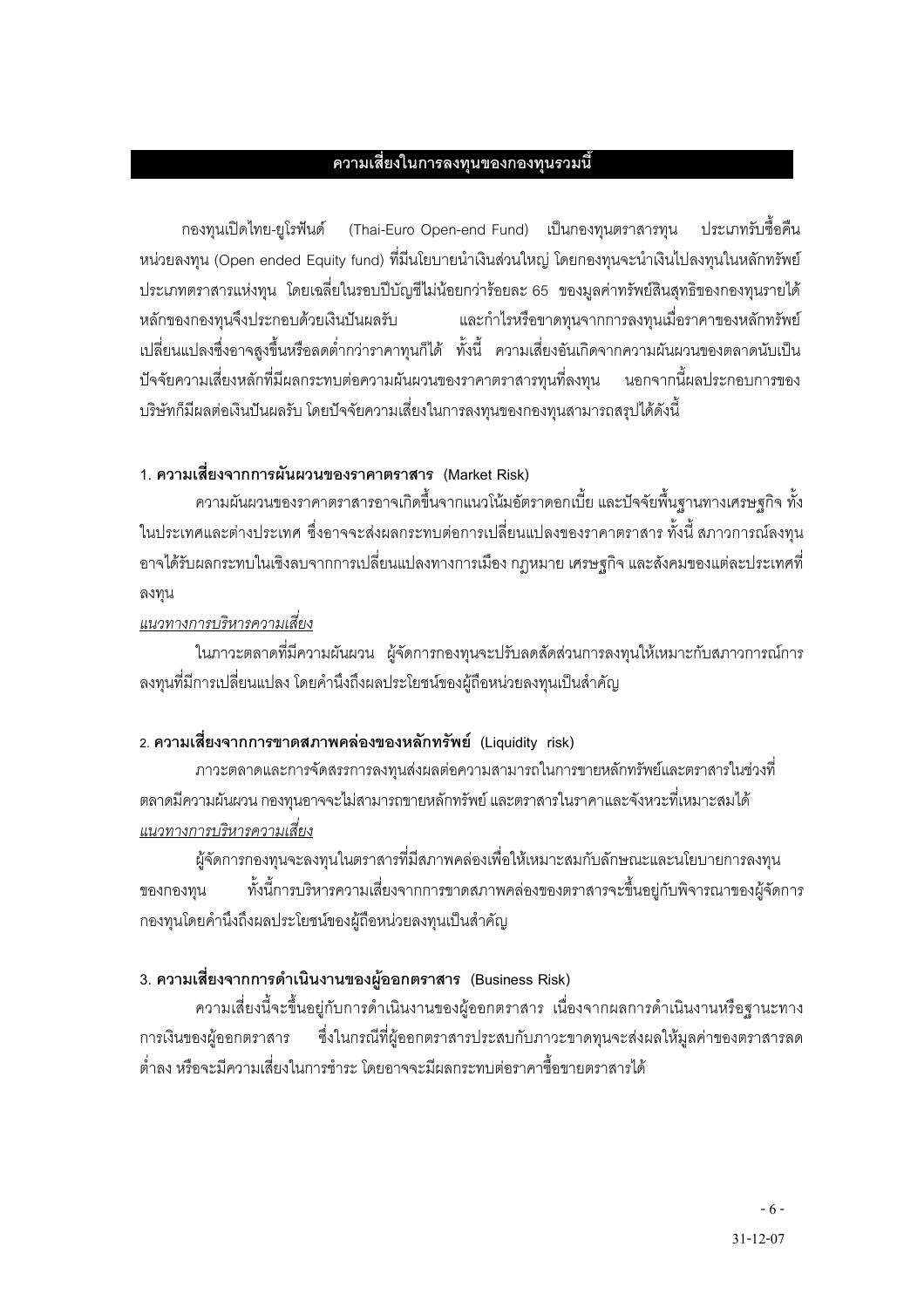#### แนวทางการบริหารความเสี่ยง

ผู้จัดการกองทุนจะพิจารณาลงทุนในตราสารที่บริษัทของผู้ออกตราสารมีผลการดำเนินงานและฐานะ ทางการเงินที่ดี และติดตามข้อมูลของบริษัทนั้นๆ อย่างสม่ำเสมอ เพื่อประกอบการพิจารณาลงทุน ในกรณีที่ ้บริษัทของผู้ออกตราสารมีการเปลี่ยนแปลงผลการดำเนินงาน หรือฐานะทางการเงินไปในทางที่น่าจะเกิดผลกระทบ ้ต่อกองทุน ผู้จัดการกองทุนจะพิจารณาปรับเปลี่ยนแผนการลงทุนเพื่อให้เกิดความเหมาะสมต่อสภาวการณ์ที่เกิดขึ้น

### 4. ความเสี่ยงที่เกิดจากอัตราแลกเปลี่ยนเงินตรา (Currency Risk)

มูลค่าหน่วยลงทุนและผลตอบแทนของกองทุนที่อยู่ในรูปเงินบาทอาจมีความผันผวนอันเนื่องมาจากการ เปลี่ยนแปลงของอัตราแลกเปลี่ยนระหว่างค่าเงินบาทกับค่าเงินสกุลของผู้ลงทุน แนวทางการบริหารความเสี่ยง

ผู้จัดการกองทุนไม่ได้ดำเนินการป้องกันความเสี่ยงในกรณีนี้ เนื่องจากไม่ใช่ความเสี่ยงของกองทุนที่เกิดขึ้น จากการลงทุน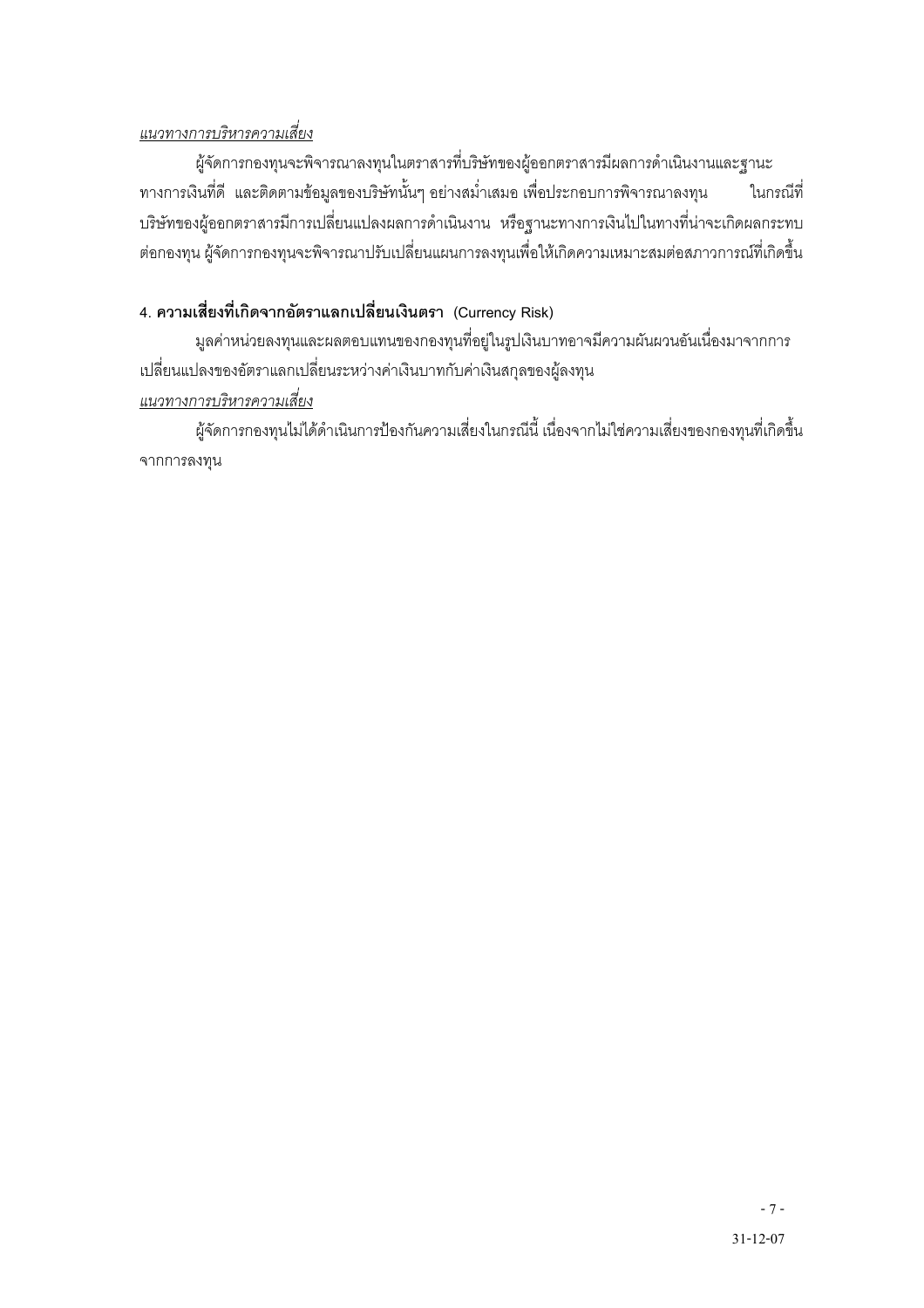| ตารางแสดงค่าใช้จ่ายทั้งหมดที่เรียกเก็บจากผู้ซื้อหรือผู้ถือหน่วยลงทุนหรือกองทุน                      |       |  |  |
|-----------------------------------------------------------------------------------------------------|-------|--|--|
| ของรอบปีบัญชีตั้งแต่วันที่ 1 มกราคม 2550 ถึงวันที่ 31 ธันวาคม 2550                                  |       |  |  |
| 1. ค่าใช้จ่ายที่เรียกเก็บโดยตรงจากผู้ซื้อหรือผู้ถือหน่วยลงทุน (ร้อยละของมูลค่าหน่วยลงทุน)           |       |  |  |
| 1.1 ค่าธรรมเนียมการขาย<br>ไม่มี                                                                     |       |  |  |
| 1.2 ค่าธรรมเนียมการรับซื้อคืน                                                                       | ไม่มี |  |  |
| 1.3 ค่าธรรมเนียมการสับเปลี่ยนหน่วยลงทุน                                                             |       |  |  |
| กรณีที่กองทุนนี้เป็นกองทุนต้นทาง                                                                    | ไม่มี |  |  |
| กรณีที่กองทุนนี้เป็นกองทุนปลายทาง                                                                   | ไม่มี |  |  |
| ค่าใช้จ่ายที่เรียกเก็บโดยตรงจากผู้ซื้อหรือผู้ถือหน่วยลงทุน (ตามที่จ่ายจริง)<br>2.                   |       |  |  |
| ค่าธรรมเนียมการโอนหน่วยลงทุน                                                                        | ไม่มี |  |  |
| 3. ค่าใช้จ่ายที่เรียกเก็บจากกองทุนรวม* (ร้อยละต่อปีของมูลค่าทรัพย์สินสุทธิ)                         |       |  |  |
| 3. 1 ค่าธรรมเนียมการจัดการ                                                                          | 1.07% |  |  |
| 3. 2 ค่าธรรมเนียมผู้ดูแลผลประโยชน์                                                                  | 0.09% |  |  |
| 3. 3 ค่าธรรมเนียมนายทะเบียนหน่วยลงทุน                                                               | 0.02% |  |  |
| 3.4 ค่าตรวจสอบบัญชี                                                                                 | 0.04% |  |  |
| 4. ค่าใช้จ่ายในการโฆษณา ประชาสัมพันธ์ และส่งเสริมการขาย ที่เรียกเก็บจากกองทุนรวม* (ตามที่จ่ายจริง)# |       |  |  |
| 4.1 ในช่วงเสนอขายหน่วยลงทุนครั้งแรก                                                                 | ไม่มี |  |  |
| 4.2 ภายหลังเสนอขายหน่วยลงทุนครั้งแรก                                                                | ไม่มี |  |  |
| * ทั้งนี้ ไม่เกินร้อยละ 0.10 ต่อปีของมูลค่าทรัพย์สินสุทธิของกองทุน  ณ วันที่ทำการเรียกเก็บ          |       |  |  |
| 5. อัตราส่วนค่าใช้จ่ายทั้งหมดต่อมูลค่าทรัพย์สินสุทธิ**                                              | 1.22% |  |  |

<u>หมายเหตุ</u> \* ค่าใช้จ่ายข้างต้นเป็นอัตราที่รวมภาษีมูลค่าเพิ่ม แต่ไม่รวมค่านายหน้าซื้อขายหลักทรัพย์และค่าธรรมเนียมต่าง ๆ ที่ เกิดขึ้นจากการซื้อขายหลักทรัพย์

\*\* ร้อยละต่อปีของมูลค่าทรัพย์สินสุทธิเฉลี่ย = 684,827,075.67 บาท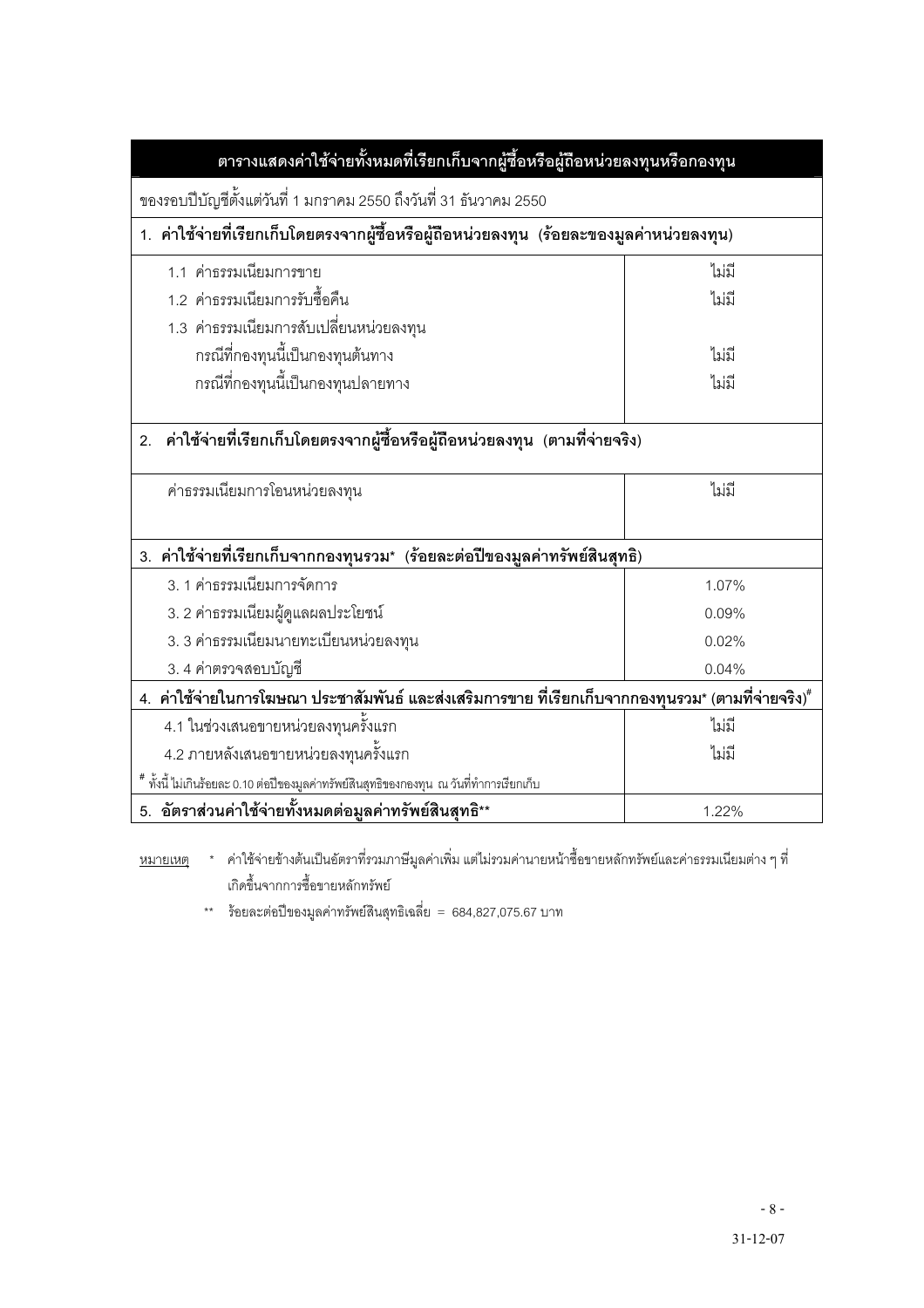# รายละเอียดการลงทุนในหลักทรัพย์

# ณ วันที่ 31 ธันวาคม 2550

| Thai-Euro Open-end Fund                                |              |               |          |
|--------------------------------------------------------|--------------|---------------|----------|
| <b>Investment Portfolio</b>                            |              |               |          |
| As of December 31, 2007                                |              |               |          |
|                                                        |              |               |          |
|                                                        |              |               |          |
|                                                        | NO. OF UNITS | FAIR VALUE    | % OF NAV |
| <b>COMMON SHARES</b>                                   |              |               |          |
| <b>Agro &amp; Food Industry</b>                        |              |               |          |
| Food And Beverage                                      |              |               |          |
| Minor International Pcl.                               | 350,000      | 6,370,000.00  | 1.24     |
| Serm Suk Pcl                                           | 803,000      | 14,775,200.00 | 2.89     |
| <b>Financials</b>                                      |              |               |          |
| Banking                                                |              |               |          |
| Bank of Ayudhya Pel                                    | 200,000      | 5,250,000.00  | 1.03     |
| Kasikorn Bank Pel                                      | 390,000      | 33,930,000.00 | 6.63     |
| The Siam Commercial Bank Pcl                           | 305,000      | 26,382,500.00 | 5.16     |
| Tisco Bank Pcl                                         | 600,000      | 18,000,000.00 | 3.52     |
| <b>Finance And Securities</b>                          |              |               |          |
| Aeon Thana Sinsap (Thailand) Pcl                       | 413,000      | 18,378,500.00 | 3.59     |
| MFC Asset Management Pcl.                              | 604,000      | 8,395,600.00  | 1.64     |
| Phatra Securities Pcl.                                 | 327,000      | 11,199,750.00 | 2.19     |
| <b>Insurance</b>                                       |              |               |          |
| Bangkok Insurance Pcl                                  | 78,000       | 21,372,000.00 | 4.18     |
| Thai Reinsurance Pcl                                   | 4,384,000    | 26,742,400.00 | 5.23     |
| <b>Industrials</b>                                     |              |               |          |
| Automotive                                             |              |               |          |
| Goodyear (Thailand) Pcl                                | 32,300       | 11,628,000.00 | 2.27     |
| Thai Stanley Electric Pcl                              | 77,000       | 11,858,000.00 | 2.32     |
| <b>Property &amp; Construction</b>                     |              |               |          |
| <b>Construction Materials</b>                          |              |               |          |
| The Siam Cement Pol                                    | 167,400      | 38,836,800.00 | 7.59     |
| Siam City Cement Pcl                                   | 53,232       | 13,733,856.00 | 2.68     |
| <b>Property Development</b>                            |              |               |          |
| Central Pattana Pcl                                    | 500,500      | 12,512,500.00 | 2.45     |
| Sammakorn Pel                                          | 2,000,000    | 4,600,000.00  | 0.90     |
| <b>Resources</b>                                       |              |               |          |
| <b>Energy &amp; Utilities</b>                          |              |               |          |
| Eastern Water Resources Development and Management Pcl | 2,384,000    | 11,300,160.00 | 2.21     |
| Electricity Generating Pcl                             | 133,000      | 14,896,000.00 | 2.91     |
| PTT Exploration and Production Pcl                     | 283,000      | 46,412,000.00 | 9.07     |
| Ratchaburi Electricity Generating Holding Pcl          | 157,000      | 7,182,750.00  | 1.40     |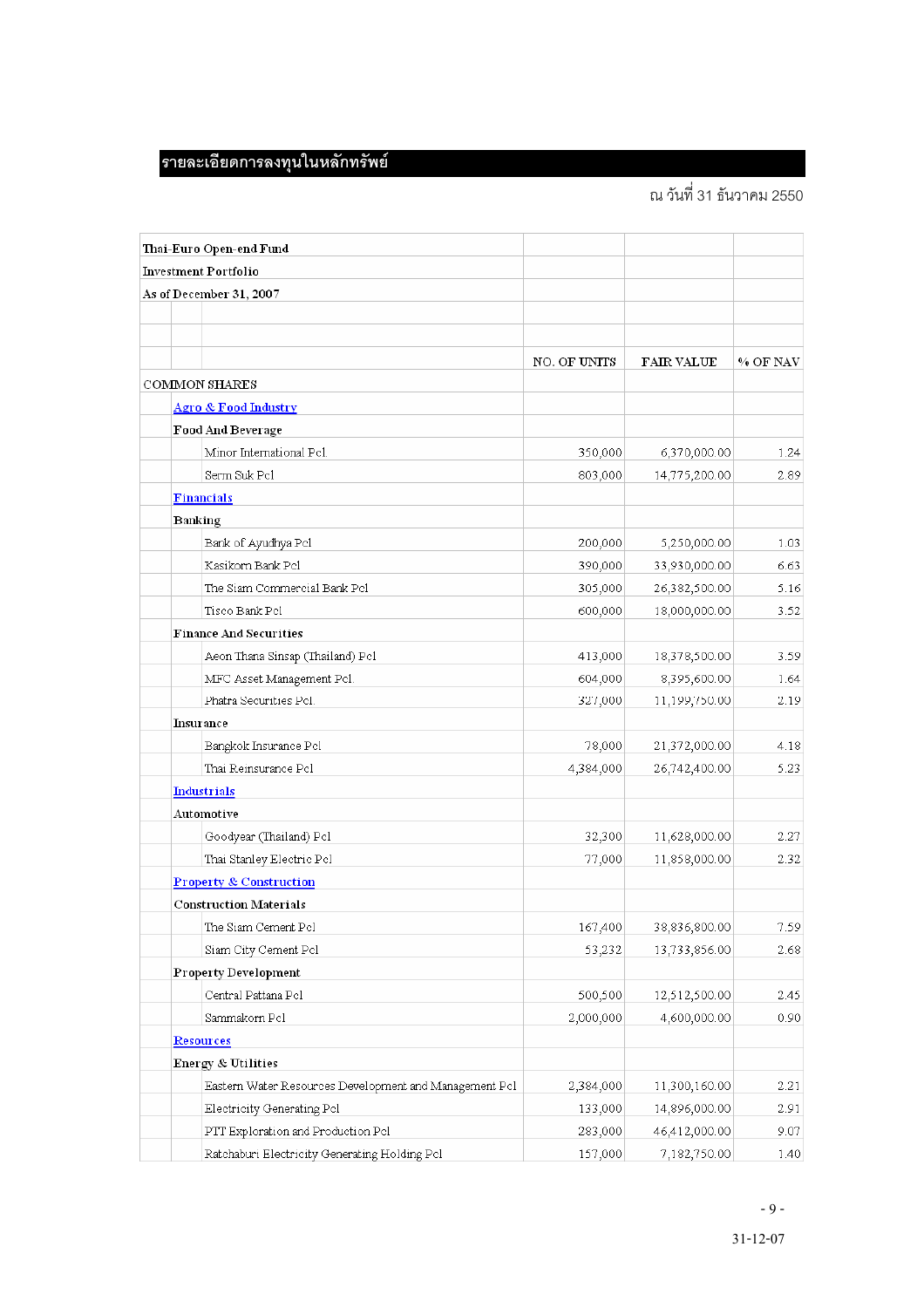|                   |                                        | NO. OF UNITS | <b>FAIR VALUE</b> | % OF NAV |
|-------------------|----------------------------------------|--------------|-------------------|----------|
|                   | <b>Services</b>                        |              |                   |          |
|                   | Commerce                               |              |                   |          |
|                   | Big C Supercenter Pcl                  | 507,700      | 23,734,975.00     | 4.64     |
|                   | Siam Makro Pcl                         | 351,000      | 34,749,000.00     | 6.79     |
|                   | Minor Corporation Pcl                  | 162,000      | 2,478,600.00      | 0.48     |
|                   | Media And Publishing                   |              |                   |          |
|                   | Amarin Printing and Publishing Pel     | 486,000      | 6,706,800.00      | 1.31     |
|                   | <b>Transportation &amp; Logistics</b>  |              |                   |          |
|                   | Regional Container Lines Pcl           | 669,000      | 19,902,750.00     | 3.89     |
|                   | <b>Technology</b>                      |              |                   |          |
|                   | <b>Electronic Components</b>           |              |                   |          |
|                   | Hana Microelectronics Pcl              | 1,675,000    | 36,180,000.00     | 7.07     |
|                   | Information & Communication Technology |              |                   |          |
|                   | Advanced Info Service Pcl              | 214,000      | 20,758,000.00     | 4.06     |
|                   | <b>Non-Listed Securities</b>           |              |                   |          |
|                   | Purchase Rights-True Corporation Pcl   | 1,448,778    | 0.00              | 0.00     |
|                   | Phatra Real Estate Pcl                 | 1,068,750    | 0.00              | 0.00     |
| <b>TOTAL</b>      | COMMON SHARES                          |              | 508,266,141.00    | 99.33    |
|                   | SAVING DEPOSITS                        |              |                   |          |
|                   | Calyon Corporate and Investment Bank   |              | 670,441.19        | 0.13     |
|                   | Citibank N.a.                          |              | 587,123.03        | 0.11     |
|                   | Kasikorn Bank Pcl.                     |              | 1,209,017.30      | 0.24     |
| TOTAL             | SAVING DEPOSITS                        |              | 2,466,581.52      | 0.48     |
| OTHER ASSETS      |                                        |              | 1,463,875.55      | 0.29     |
| OTHER LIABILITIES |                                        |              | (504, 609.20)     | (0.10)   |
|                   | TOTAL NET ASSET VALUE                  |              | 511,691,988.87    | 100.00   |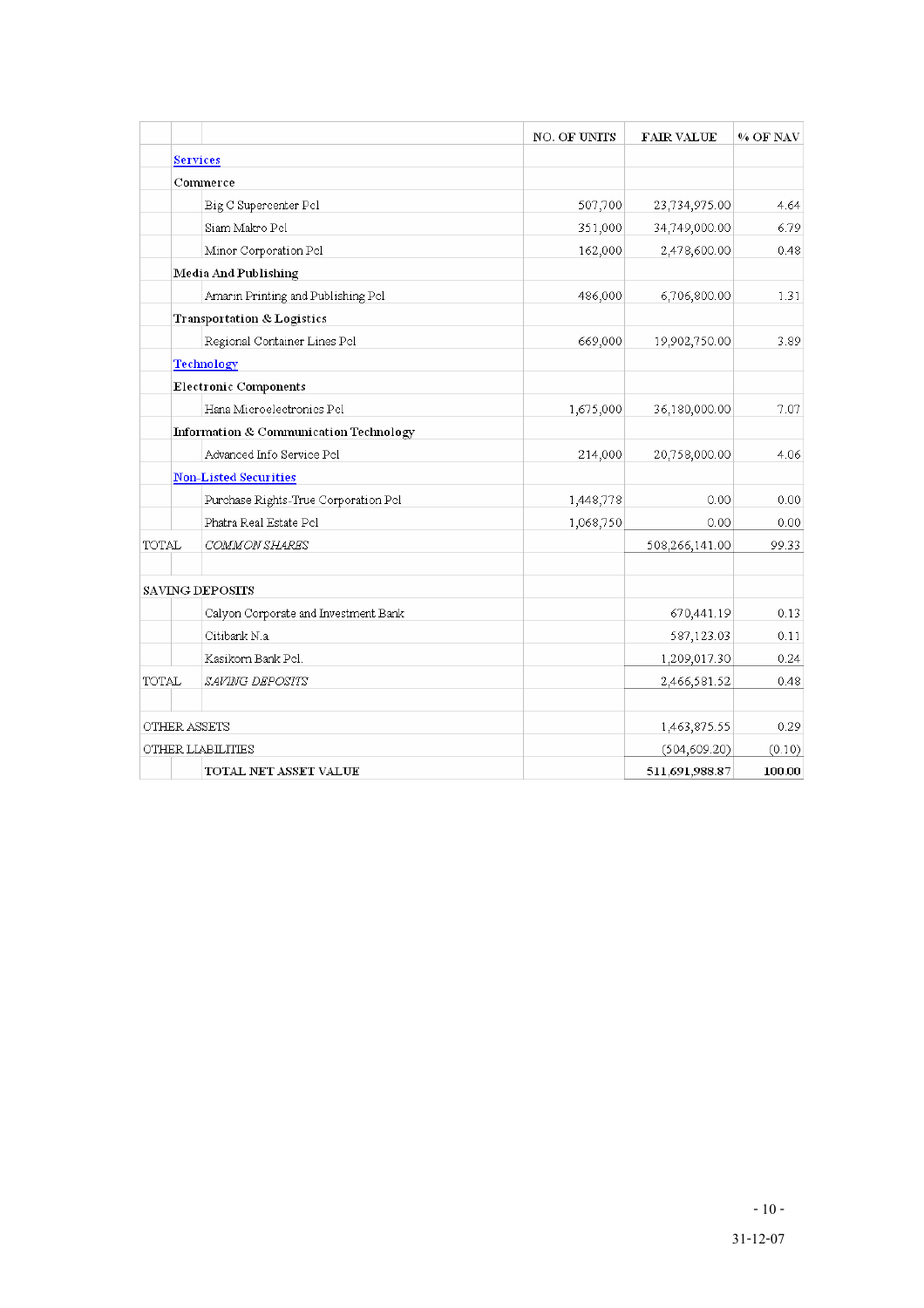| ระยะเวลา             | อัตราผลตอบแทนย้อนหลัง       | อัตราการเปลี่ยนแปลง |  |
|----------------------|-----------------------------|---------------------|--|
|                      | กองทุนเปิด ไทย – ยูโรฟันด์* | ดัชนีตลาดหลักทรัพย์ |  |
| 3 เดือน              | $-0.97%$                    | 1.49%               |  |
| 6 เดือน              | 3.37%                       | 10.47%              |  |
| 1 ปี                 | 14.38%                      | 26.22%              |  |
| 3 ปี                 | 31.54%                      | 28.01%              |  |
| ตั้งแต่ต้นปี         | 14.38%                      | 26.22%              |  |
| ตั้งแต่จัดตั้งกองทุน | 19.26%                      | 20.81%              |  |

\* ที่มา: บลจ. อเบอร์ดีน จำกัด

#### <u>หมายเหตุ</u>

- ——•<br>เอกสารการวัดผลการดำเนินงานของกองทุนรวมฉบับนี้ได้จัดทำขึ้นตามมาตรฐานการวัดผลการดำเนินงานของกองทุนรวมของสมาคมบริษัท  $\mathbb{Z}$ จัดการลงทุน
- ผลการดำเนินงานในอดีตของกองทุนรวมไม่ได้เป็นสิ่งยืนยันถึงผลการดำเนินงานในอนาคต  $\overline{a}$